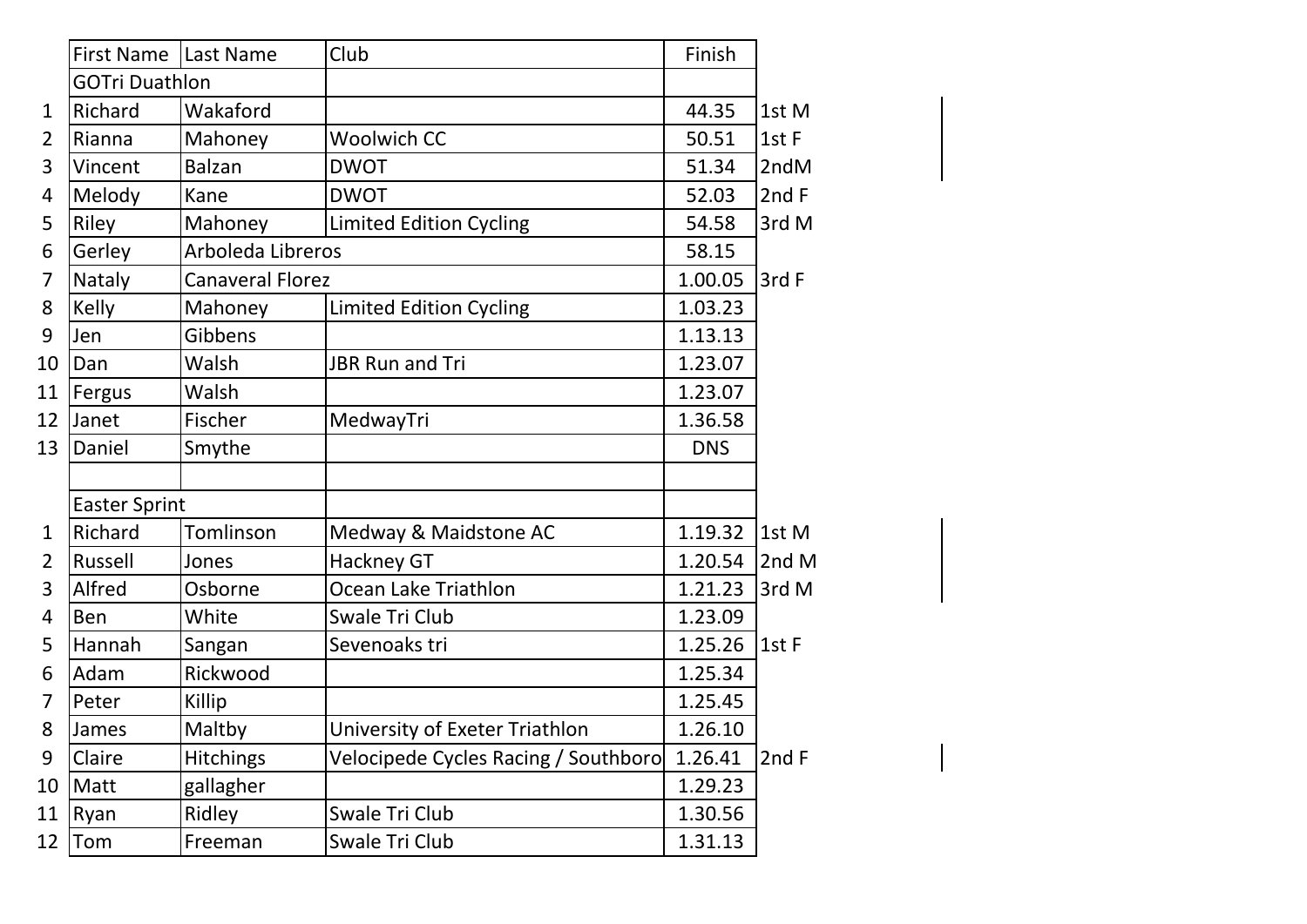| 13             | Martin                      | Rickwood        |                                 | 1.31.57         |               |
|----------------|-----------------------------|-----------------|---------------------------------|-----------------|---------------|
| 14             | <b>Jon</b>                  | Melson          | Havering Tri Club               | 1.32.28         |               |
| 15             | Elinor                      | Nippard         | <b>Westcroft Triathlon Club</b> | 1.33.22         | 3rd F         |
| 16             | Georgie                     | <b>Butler</b>   | 70aksTri Club                   | 1.34.10         |               |
| 17             | <b>Kate</b>                 | <b>Williams</b> | Swale Tri Club                  | 1.35.36         |               |
| 18             | Joanna                      | Killip          |                                 | 1.40.07         |               |
| 19             | <b>Lucy</b>                 | MacTaggart      |                                 | 1.40.46         |               |
| 20             | <b>Roy</b>                  | Malkin          | Swale Tri Club                  | 1.40.52         |               |
| 21             | Lucy                        | Tomlinson       |                                 | 1.41.01         |               |
| 22             | <b>Jason</b>                | Horne           | Team Zoot Europe                | <b>DNF</b>      |               |
| 23             | Sian                        | Smith-Keary     | MedwayTri                       | <b>DNS</b>      |               |
| 24             | <b>James</b>                | Thompson        | Windrush Triathlon Club         | <b>DNS</b>      |               |
|                |                             |                 |                                 |                 |               |
|                |                             |                 |                                 |                 |               |
|                |                             |                 |                                 |                 |               |
|                | <b>Easter Long Distance</b> |                 |                                 |                 |               |
| 1              | Matthew                     | Collyer         | <b>DEAL TRI</b>                 | 1.39.13         | $\vert$ 1st M |
| $\overline{2}$ | Peter                       | Hogben          | <b>DEAL TRI</b>                 | 1.42.40         | 2ndM          |
| 3              | Callum                      | Rose            |                                 | 1.48.55         | 3rd M         |
| 4              | Sean                        | Scott           | Bri Tri Club                    | 1.49.07         |               |
| 5              | <b>Mark</b>                 | Richards        | Ocean Lake Triathlon            | 1.51.29         |               |
| 6              | Richard                     | Johnston        |                                 | 1.53.19         |               |
| 7              | Stuart                      | Hall            | Ocean Lake Tri                  | 1.53.33         |               |
| 8              | Mark                        | Milsom          | <b>DWOT</b>                     | 1.57.34         |               |
| 9              | Catherine                   | Linney          | 7oaks Tri                       | 1.57.57   1st F |               |
| 10             | <b>Andrew</b>               | Pole            | MedwayTri                       | 1.59.25         |               |
| 11             | Tom                         | Salvatori       |                                 | 2.04.10         |               |
| 12             | Steve                       | Hunter          | Ocean Lake Triathlon            | 2.11.28         |               |
| 13             | llan                        | West            | SwaleTriClub                    | 2.16.51         |               |